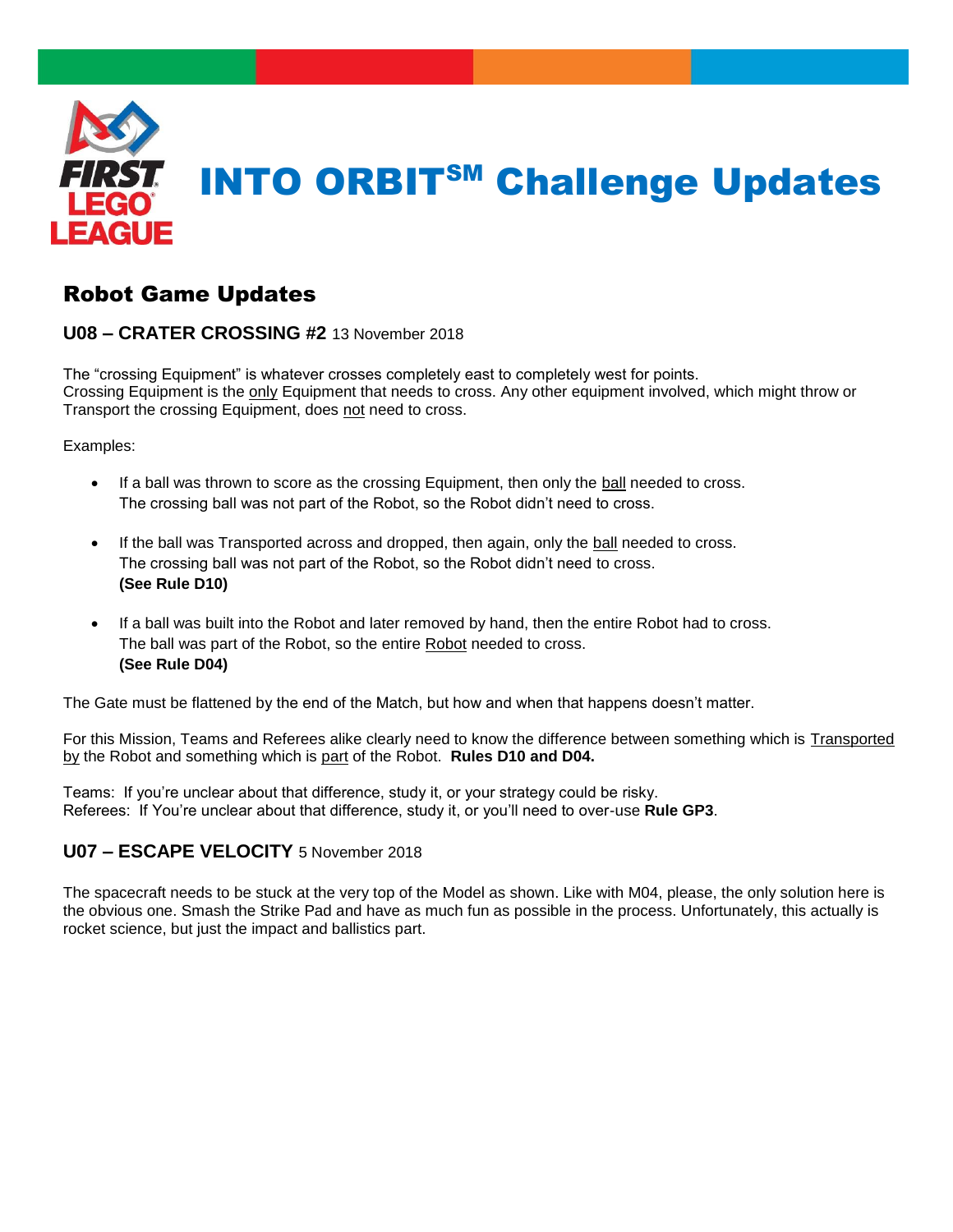## **U06 – CRATER CROSSING** 5 November 2018

Every year there are Missions designed to benefit teams who read the text that one extra time, and notice what it's not saying - to discover the hidden freedoms, and solve the Mission differently, and maybe more easily than everyone else, while still scoring the points... This is not one of those Missions. This one's just to see if you can navigate over an upraised, uneven surface. For this Mission, you need to make something which

- starts completely east of the Craters
- crosses westward over the Craters
- and ends up completely west of the flattened Gate.

It does not matter if a separate object throws, pulls, pushes, carries, places, or paves the way for the actual crossing equipment, as that would be a separate object and not considered part of the crossing equipment. Anything CONNECTED to the crossing object however, is PART OF the crossing equipment, and that also needs to cross. Finally, if the crossing equipment places weight on the Mat and/or Craters, all weight-bearing spots need to go between the Towers during the crossing action.

## **U05 – FRAGILE SATELLITES** 5 November 2018

It is understood that your Robot will damage the Satellite Models, and that the volunteers taking care of them will make errors when rebuilding them.

- Teams: Satellites will have their basic bodies on their bases, with undistorted loops, but the precision of their finer details shall be considered random.
- Field Resetters: Please ignore what was written above, and do your best to maintain properly built Satellites. Keep hi-res pictures with you if needed.
- Referees: R17 shall not apply for the Satellite Models, and GP3 should have slightly wider range than usual.

# **U04 – SOLAR PANEL ACCESS** 7 October 2018

Your Robot is free and expected to switch the position of any Solar Panel at any time, to maximize your score, even though one of them wasn't called "your" panel. R16 is not a problem here because:

- Both teams have equal/symmetrical access to both Solar Panels by design of the game.
- The 22-point condition for M02 is about Solar Panel(s) –plural– indicating both.
- All of your scoring diagrams do include both panels.

## **U03 – METEOROID RESET** 24 September 2018

By Rule R10 and Mission M14, a Meteoroid may never be reset outside Base by hand during a Match. By Rule GP5, any portion of a video allowing hand reset must be ignored.

#### **U02 – SOME CORE SAMPLES** 20 August 2018

Core Samples can be used to earn points as described in Missions M03 and M05 even if the Core Site Model's axle is not completely empty. This means additional possible scores related to the Core Samples include: 8, 10, 12, 18, and 20.

## **U01 – METEOROID CATCHER SHAPE** 14 August 2018

The Meteoroid Catcher described in the Mission Model Building Instructions is correct. You can ignore the slight difference seen in the pictures of the Challenge Guide.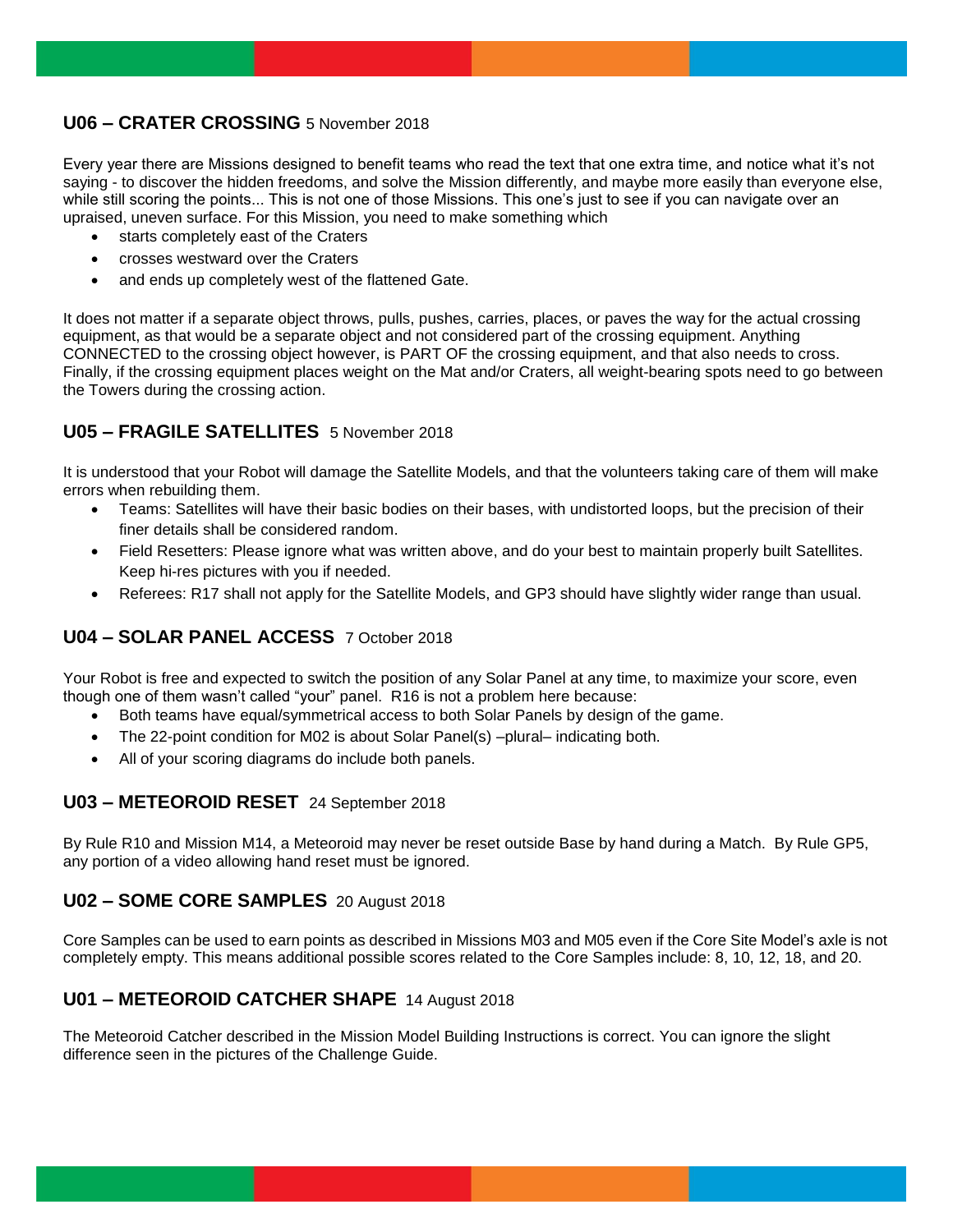# Project Updates

# **U04 – ALLOWABLE PROJECT DEMONSTRATIONS AT OFFICIAL EVENTS** 2 November 2018

This update is to give teams and event managers guidance on what types of demonstrations will be allowed at events. We realize teams may be working on Project solutions that involve the use of liquids, and that they may plan to use prototypes of these devices as part of their presentation at events. Due to potential safety hazards, as well as venue restrictions, we ask teams to bring their Project solution prototype without water or liquid(s) and instead recommend teams present a short video of the working prototype to demonstrate the functionality and/or solution they developed for their project presentation.

# **U03 – SOLVING "SPACE PROBLEMS" ON EARTH** 11 September 2018

The INTO ORBIT<sup>SM</sup> Project Challenge specifies that the problem your team selects must be "faced during long duration space exploration"; however, it **does not** require that the solution be *applied in outer space*. If your team identifies a problem that clearly arises during space exploration that can be addressed with a solution applied when explorers arrive back on Earth, this is allowable. As with any *FIRST* LEGO League Project, your team should be able to demonstrate how your problem meets this season's criteria, and you should be able to explain your innovative solution clearly.

# **U02 – SOLVE YOUR "SPACE PROBLEM" FIRST** 01 August 2018

In many past seasons, the Project directions have instructed teams to "*design an innovative solution that adds value to society.*" For the INTO ORBITSM Project, your problem is very unique: You must "*identify a human physical or social problem faced during long duration space exploration within our Sun's solar system and propose a solution.*" For this season, to avoid any confusion about just whom your solution should benefit, we have removed the phrase "*adds value to society*" from the Challenge Guide. This is to make it clear that your team **only** needs to worry about finding a solution that helps the people in space affected by your problem. If it happens to also help people on Earth by creating a "spinoff" solution, that's great! However, it's not a requirement. Judges will be notified of this Update so that when they are evaluating your team's solution, they do not expect you to develop an innovation that also solves a problem on Earth.

Also, remember that teams are expected to share their work as part of the *FIRST®* LEGO® League Project. However, we realize that it may not be possible to share your research with an expert in space exploration. That's OK! Remember that you can share your Project with any of the professionals you consulted as part of your research to achieve Accomplished or Exemplary levels on the rubric.

# **U01 – FINDING HELP** 01 August 2018

One of the most frequent questions we are asked about the Project each year is, "How can we find people to help our team learn more about " (space, water, animals, nanotechnology, etc.). For the INTO ORBIT Challenge, we realize that not everyone lives down the street from a place that launches rockets!

However, if you will review the Challenge Guide closely, especially pages 16-18, you will see that the "*Ask A Professional*" section lists many more jobs than just astronaut and rocket scientist. In fact, many types of professionals can help your team understand some of the problems involved in long-duration space travel. Health care professionals can help you discover some of the physical problems people confront in space, such as exposure to reduced gravity and radiation. Psychologists and social workers can help you understand some of the social problems people face when they are away from family and friends for long periods of time. Aeronautical, mechanical and electrical engineers can help you appreciate some of the amazing systems that are needed to develop spacecraft capable of keeping crews healthy and safe. You might even consider contacting a teacher at a college or university, or seeing if there is a science center or planetarium nearby. The "*Websites and Articles*" section on page 14 of the Guide has a list of places you can begin looking for assistance.

There are also some starter questions on page 7 of the Guide, and some sample problems listed on page 8. These sections may help you begin your research and select a problem. They may also spark an idea about who you might ask